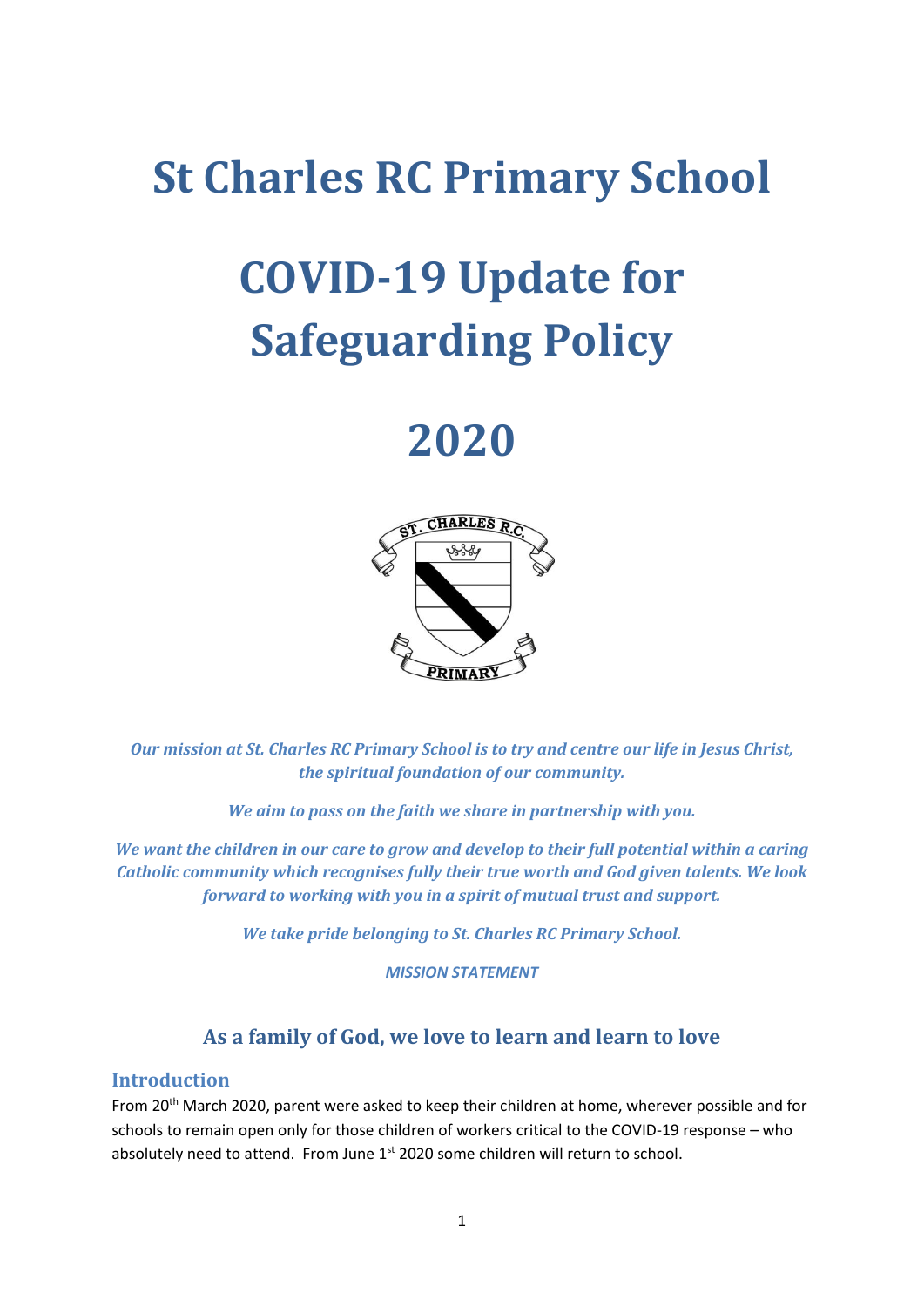#### **Key contacts**

| Role              | Name                   | Contact number | Email                                |
|-------------------|------------------------|----------------|--------------------------------------|
| Designated        | Clare Campbell         | 0161 794 4536  | clare.campbell@salford.gov.uk        |
| safeguarding lead | Headteacher            |                |                                      |
| Deputy            | Nicola Drake           | 0161 794 4536  | nicola.drake@salford.gov.uk          |
| safeguarding lead | <b>Assistant Head</b>  |                |                                      |
| Deputy            | Clare Brown            | 0161 794 4536  | clare.brown@salford.gov.uk           |
| safeguarding lead | Deputy Head            |                |                                      |
| Chair of          | Stuart O'Brien         | 0161 794 4536  | stuart.obrien2@ntlworld.com          |
| governors         |                        |                |                                      |
| <b>LADO</b>       | <b>Roisin Rafferty</b> | 0161 603 4350  | roisin.rafferty@salford.gov.uk       |
| The Bridge        | <b>Salford Council</b> | 0161 603 3500  | https://www.salford.gov.uk/children- |
|                   |                        | 8.30-4.30pm    | and-families/safeguarding-           |
|                   |                        | 0161 794 8888  | children/worried-about-a-child/      |
|                   |                        | Emergency duty |                                      |
|                   |                        | team           |                                      |

#### **Vulnerable children**

Vulnerable children include those who have a social worker and those children and young people up to the age of 25 with education, health and care (EHCP) plans.

Those who have a social worker include children who have a Child protection Plan and those who are looked after by the Local Authority. A child may also be deemed to be vulnerable if they have been assessed as being in need or otherwise meet the definition in section 17 of the Children Act 1989.

Those with an EHC Plan will be risk-assessed in consultation with the Local Authority and parents, to decide whether they need to continue to be offered a school place in order to meet their needs, or whether they can safely have their needs met at home. This could include, if necessary, carers, therapists or clinicians visiting the home to provide any essential services. Many children and young people with EHC plans can safely remain at home.

Eligibility for free school meals in and of itself should not be the determining factor in assessing vulnerability.

Senior leaders, especially the Designated safeguarding Lead and deputies know who our most vulnerable children are. They have the flexibility to offer a place to those on the edge of receiving children's social care support.

We will continue to work with and support children's social workers to help protect vulnerable children. This includes working with and supporting children's social workers and the local authority virtual school head for looked after and previously looked after children.

There is an expectation that vulnerable children who have a social worker will attend an education setting, so long as they do not have underlying health conditions that put them at risk. In circumstances where a parent does not want to bring their child to an education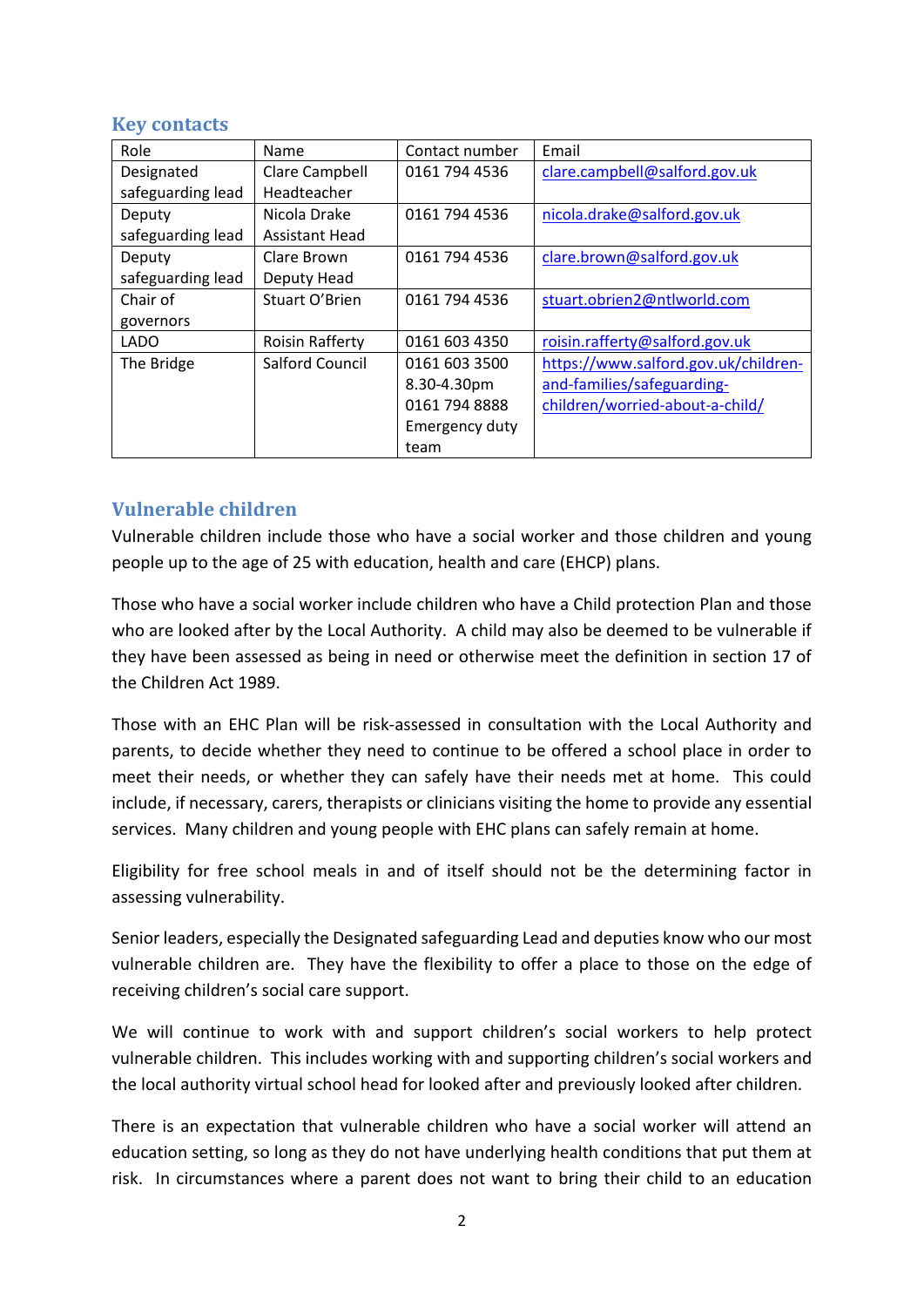setting and their child is considered vulnerable, the social worker will explore the reasons for this directly with the parent.

Where parents are concerned about the risk of the child contracting COVID-19, the social worker will talk through these anxieties with the parents/carers following the advice set out by Public Health England.

Vulnerable children will be encouraged to attend school remotely if needed.

#### **Attendance monitoring**

Alongside social workers, we will agree with parents/carers whether children in need should be attending school – we will then follow up on any pupil that we were expecting to attend, who does not. We will also follow up with any parent or carer who has arranged care for their child and the child subsequently do not attend.

To support the above, we will when communicating with parents and carers confirm emergency contact numbers are correct and ask for any additional emergency contact numbers where they are available.

In all circumstances where a vulnerable child does not attend school or discontinues, the social worker will be notified. The school will resume taking the attendance register when more groups of pupils begin to return to school. The school will record who has informed them that they will still be educating their child at home and who they expect in. Please see guidance below:

#### **Pupils who are not eligible to attend a session**

This includes any pupil who is not in an eligible year group or priority group (children of critical workers and vulnerable children). This may also include children who are in an eligible year group, but are not required in school for a specific session (e.g. Friday afternoon school closure at 12.00pm)

They should be recorded as code X not required to be in school. Temporarily, code X can be used for compulsory school age children – usually it is only used when non-compulsory school age children are not expected to attend.

Pupils who are eligible to attend a session but do not:

This includes children in eligible year groups, children of critical workers and vulnerable children, such as:

• Where a pupil is shielding, self-isolating or the pupil has an education, health ad care plan (EHCP) and their risk assessment says that their needs cannot be safely met in school, they should be recorded as Y (unable to attend due to exceptional circumstances) Temporarily code Y can be used where a pupil is prevented from attending school due to the following government guidance on coronavirus. To help you to complete the educational setting status form, you should note whether the absence is due to shielding or isolation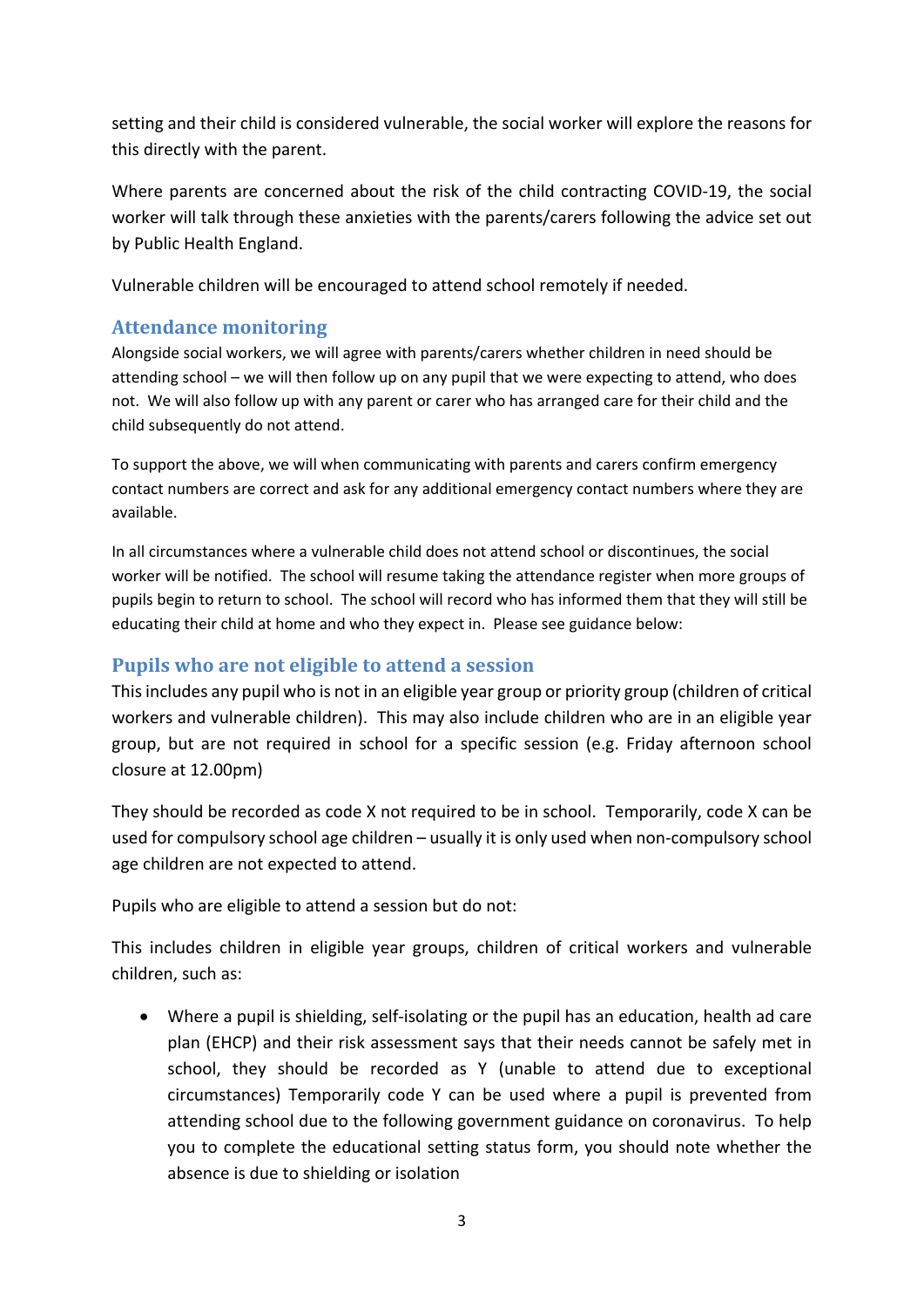- Where a pupil cannot attend school due to illness, as would normally be the case the pupil should be recorded as code I illness. To help you complete the educational setting status form, you should note whether the illness involves coronavirus symptoms
- Where a pupil does not attend school despite being eligible and is not shielding, selfisolating, unable to attend due to illness, nor has an EHCP risk assessment saying their needs cannot be safely net at school, the pupil should be recorded as code C (leave of absence authorised by the school) where no other authorised absence code is appropriate
- At this time, all absence should be classed as authorised
- Due to the staggered timings the school will close the register at staggered times

#### **Designated Safeguarding Lead**

The optimal scenario is to have a trained DSL or deputy available on site at all times, where this is not the case a trained DSL or deputy will be available to be contacted via phone.

Where a trained DSL (or deputy) is not on site, in addition to the above, a senior leader will assume responsibility for co-ordinating safeguarding on site.

It is important that all staff and volunteers have access to a trained DSL or deputy. On each day staff on site will be made aware of who that person is and how to speak to them.

The DSL will continue to engage with social workers and attend all multi-agency meetings, which can be done remotely.

#### **Reporting a concern**

Where staff have a concern about a child, they should continue to follow the process outlined in the school safeguarding policy. Staff are reminded of the need to report any concern immediately and without delay.

Where staff are concerned about an adult working with children in the school, they should report the concern to the head teacher. If there is a requirement to make a notification to the head teacher whilst way from school, this should be done verbally and followed up with an email to the head teacher.

Concerns around the head teacher should be directed to the Chair of Governors

#### **Safeguarding training and induction**

DSL training is very unlikely to take place whilst there remains a threat of the COVID 19 virus. For the period COVID 19 measures are in place, a DSL or deputy who has been trained will continue to be classed as a trained DSL or deputy even if they miss their refresher training.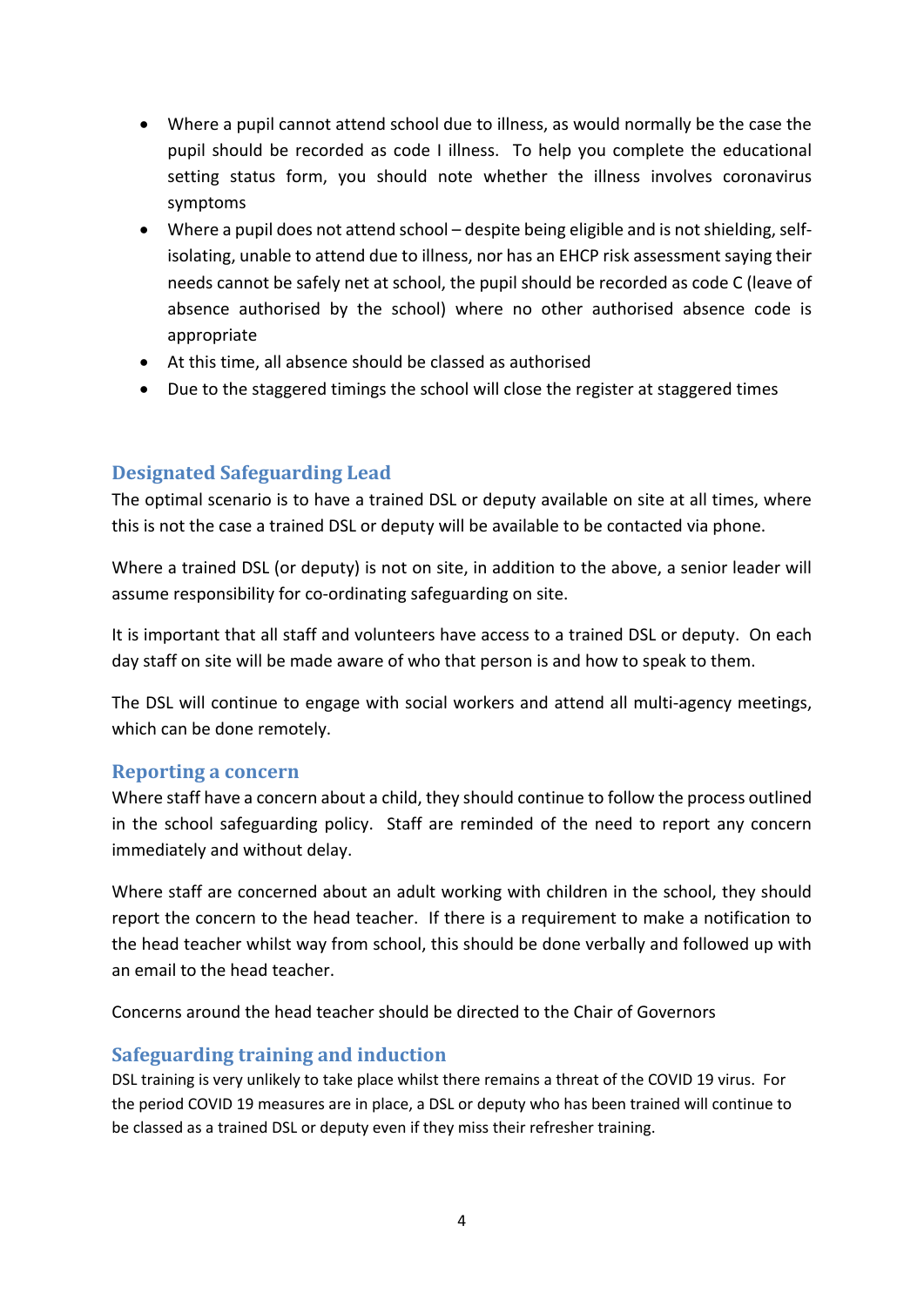All existing school staff have has safeguarding training and have read Part 1 of Keeping Children Safe in Education (2019). The DSL should communicate with any new local arrangements, so they know what to do if they are worried about a child.

Where new staff are recruited, or new volunteers enter school, they will continue to be provided with a safeguarding induction.

If staff are deployed from under another education or children's workforce setting to our school, we will take into account the DfE supplementary guidance on safeguarding children during the COVID-19 pandemic and will accept portability as long as the current employer confirms in writing that:

- The individual has been subject to an enhanced DBS and children's barred list check
- There are no known concerns about the individuals suitability to work with children
- There is no ongoing disciplinary investigation relating to the individual

Upon arrival, they will be given a copy of the receiving setting's child protection policy, confirmation of local processes and confirmation of DSL arrangements.

#### **Safer recruitment/volunteers and movement of staff**

It remains essential that people who are unsuitable are not allowed to enter the children's workforce or gain access to children. When recruiting new staff we will continue to follow the relevant safer recruitment processes for their setting, including, as appropriate, relevant sections in part 3 of Keeping Children Safe in Education (2019) (KCSIE).

In response to COVID-19, the Disclosure and Barring Service (DBS) has made changes to its guidance on standard and enhanced DBS ID checking to minimise the need for face-to-face contact.

Where we are using volunteers, we will continue to follow the checking and risk assessment process as set out in paragraphs 167-72 of KCSIE. Under no circumstances will a volunteer who has not been checked be left unsupervised or allowed to work in regulated activity. We will continue to follow the legal duty to refer to the DBS anyone who has harmed or poses a risk of harm to a child or vulnerable adult. Full details can be found at paragraph 163 of KCSIE.

We will continue to consider and make referrals to the Teaching Regulation Agency (TRA) as per paragraph 166 of KCSIE and the TRA's Teacher misconduct advice for making a referral.

During the COVID-19 period all referrals should be made by emailing [misconduct.teacher@educatio.gov.uk](mailto:misconduct.teacher@educatio.gov.uk)

Whilst acknowledging the challenge of the current National emergency, it is essential from a safeguarding perspective that any school is aware, on any given day, which staff/volunteers will be in the school. And that appropriate checks have been carried out, especially for anyone engaging in regulated activity. As such, we will continue to keep the single central record (SCR) up to date as outlined in paragraphs 1480156 in KCSIE.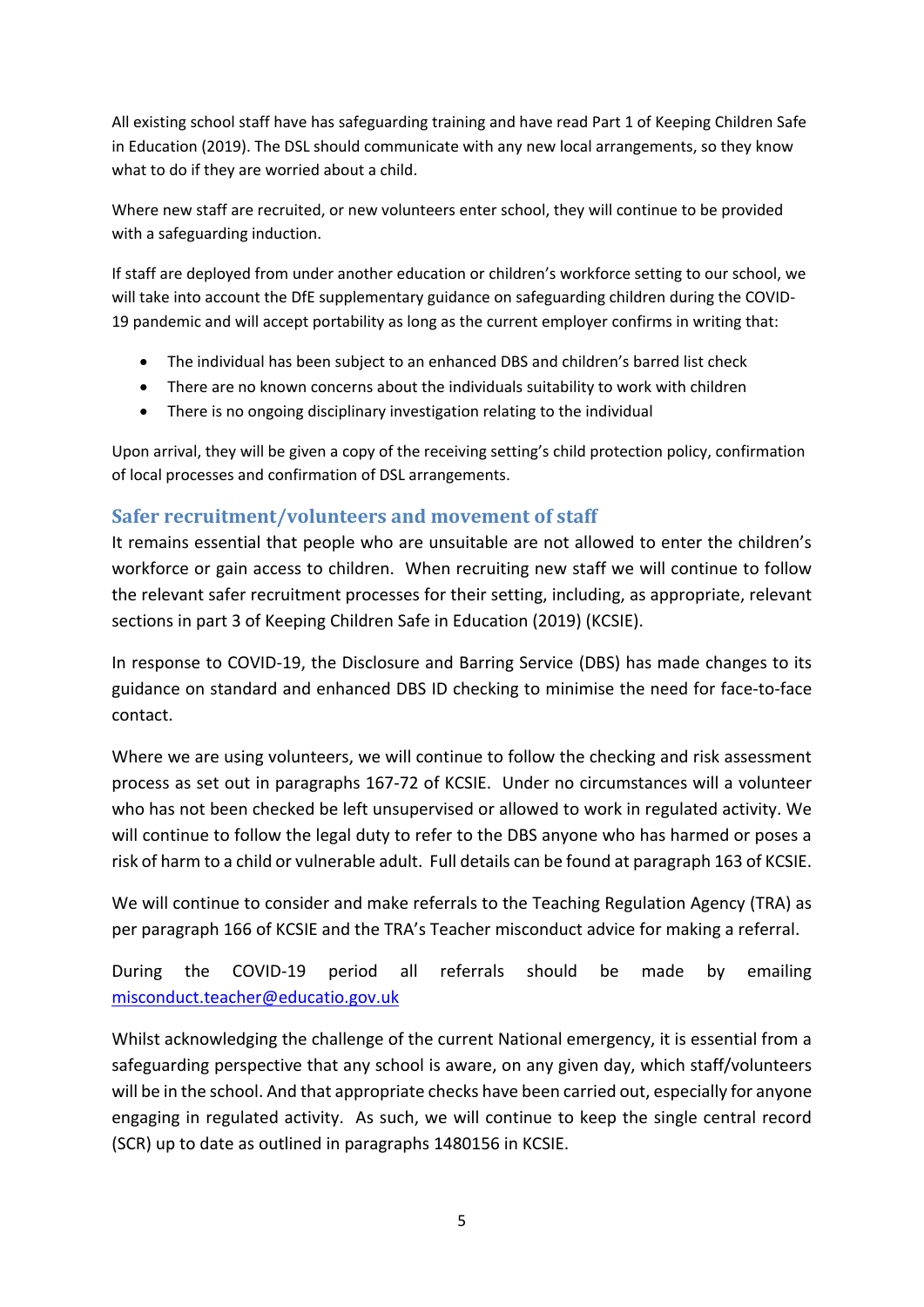#### **Online safety in schools**

We will continue to provide a safe environment, including online. This includes the use of an online filtering system. Where students are using computers in school appropriate supervision will be in place.

#### **Children and online safety away from school**

It is important that all staff who interact with children, including online, continue to look out for signs a child may be at risk. Any such concerns should be dealt with as per the Safeguarding Policy and where appropriate referrals should still be made to children's social care and as required, the police.

We will ensure any use of online learning tools and systems is in line with privacy and data protection/GPDR requirements.

#### **Supporting children not in school**

We are committed to enduring the safety and wellbeing of children and young people. Where the DSL has identified a child to be on the edge of social care support, or who would normally receive pastoral support in school, they should ensure that a robust communication plan is in place for that child.

Details of this plan must be recorded in accordance with school recording procedures. The communication plans can include, remote contact, phone contact, door-step visits, other individualised contact methods should be considered and recorded. We will work closely with all stakeholders to maximise the effectiveness of any communication plan. This plan must be reviewed regularly and where concerns arise the DSL will consider any referrals as appropriate.

The school will share online safeguarding messages on its website and social media pages. We recognise that our school is a protective factor for children and the current circumstances can affect the mental health of pupils and their parents/ carers. Teachers need to be aware of this in setting expectation of pupils' work where they are at home. We will ensure that where we care for children of critical workers and vulnerable children on site, we ensure appropriate support is in place for them.

#### **Supporting children in school**

We are committed to ensuring the safety and wellbeing of all our students and we will continue to be a safe space for all children to attend and flourish. The head teacher will ensure that appropriate staff are on site and staff to pupil ratio numbers are appropriate, to maximise safety. We will refer to the Government guidance for education and childcare settings on how to implement social distancing and continue to follow the advice from Public Health England on hand washing and other measures to limit the risk of the spread of COVID-19. We will ensure that where we care for children of critical workers and vulnerable children on site, we ensure appropriate support is in place for them. Where we have concerns about